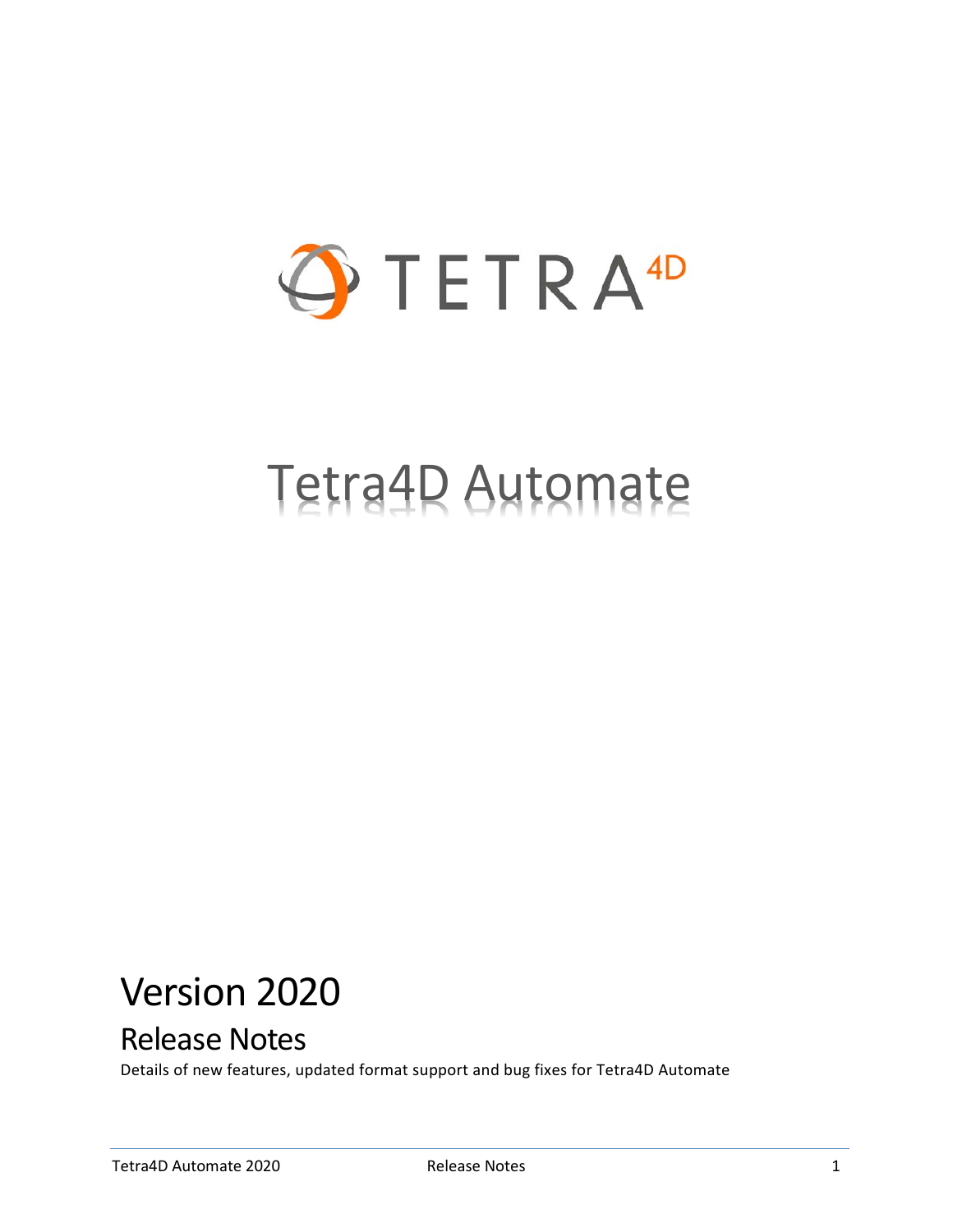## **Table of Contents**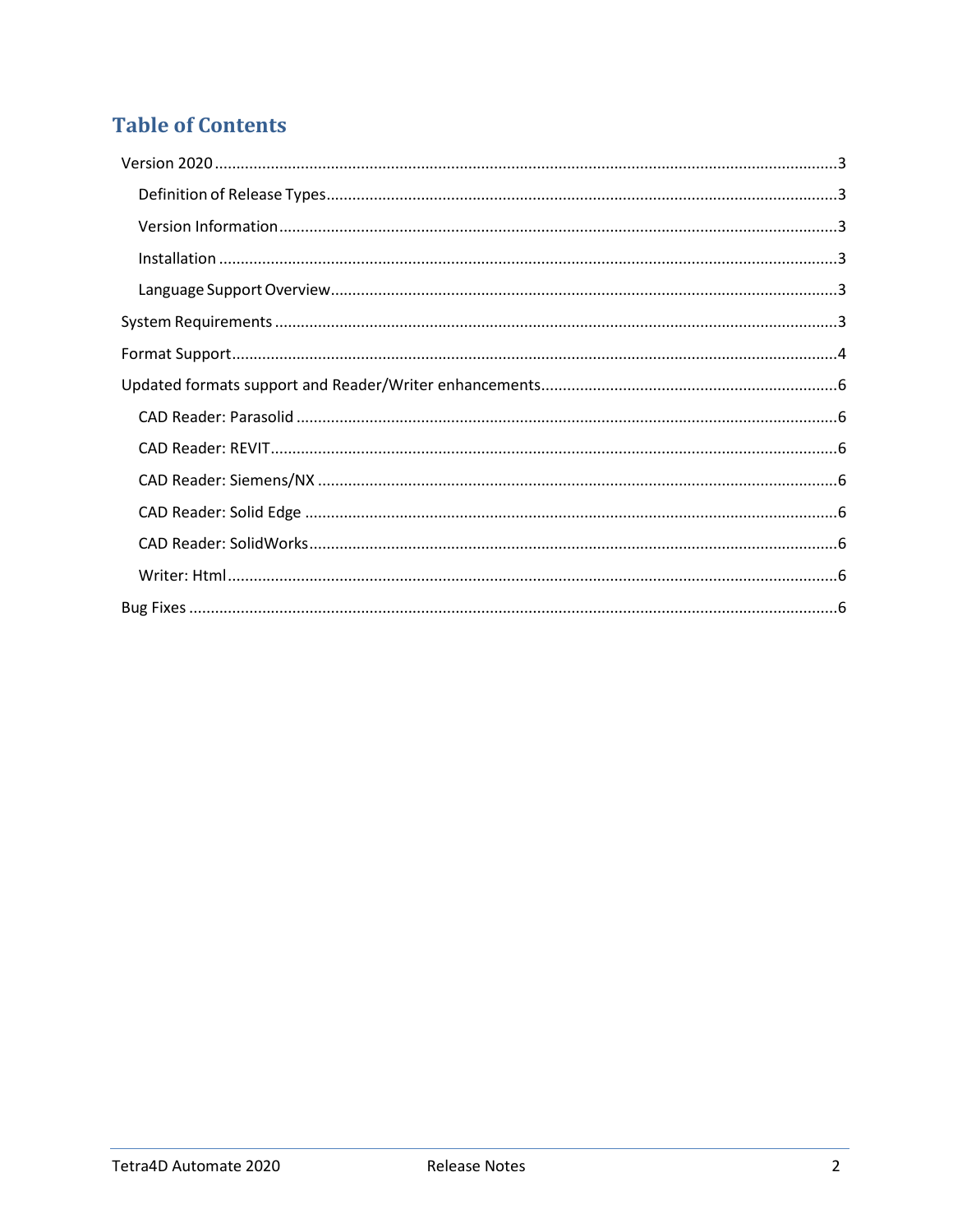## <span id="page-2-0"></span>**Version 2020**

## <span id="page-2-1"></span>**Definition of Release Types**

We define each release type as follows:

- **Major release**: A major release associated with an incremented release number (e.g. 2019) and an approximate 12 months' product cycle.
- **Minor release**: An update betweenmajorreleasesthat may include support for new file formats, new versions of currently supported formats, and bug fixes. These updates are Service Packs (SP), and are defined with an additional incremented number put aside the major release information (e.g. 2019.1 for the first Service pack of release 2019)
- **Out of cycle patch**: An unscheduled update. These contain few functional updates with the intention to limit impact.

#### <span id="page-2-2"></span>**Version Information**

| <b>Item</b>             | <b>Version Number</b> |
|-------------------------|-----------------------|
| <b>Tetra4D Automate</b> | 2020.0.x              |

Notice that the third number is used to differentiate builds of the software, and may not be continuous.

### <span id="page-2-3"></span>**Installation**

This version can be installed over any prior installation of Tetra4D Automate. For more installation information, please refer to the Tetra4D Automate User manual.

### <span id="page-2-4"></span>**Language Support Overview**

Tetra4D Automate supports English language.

## <span id="page-2-5"></span>**System Requirements**

Please refer to the Tetra4D Automate User manual to access the system requirements.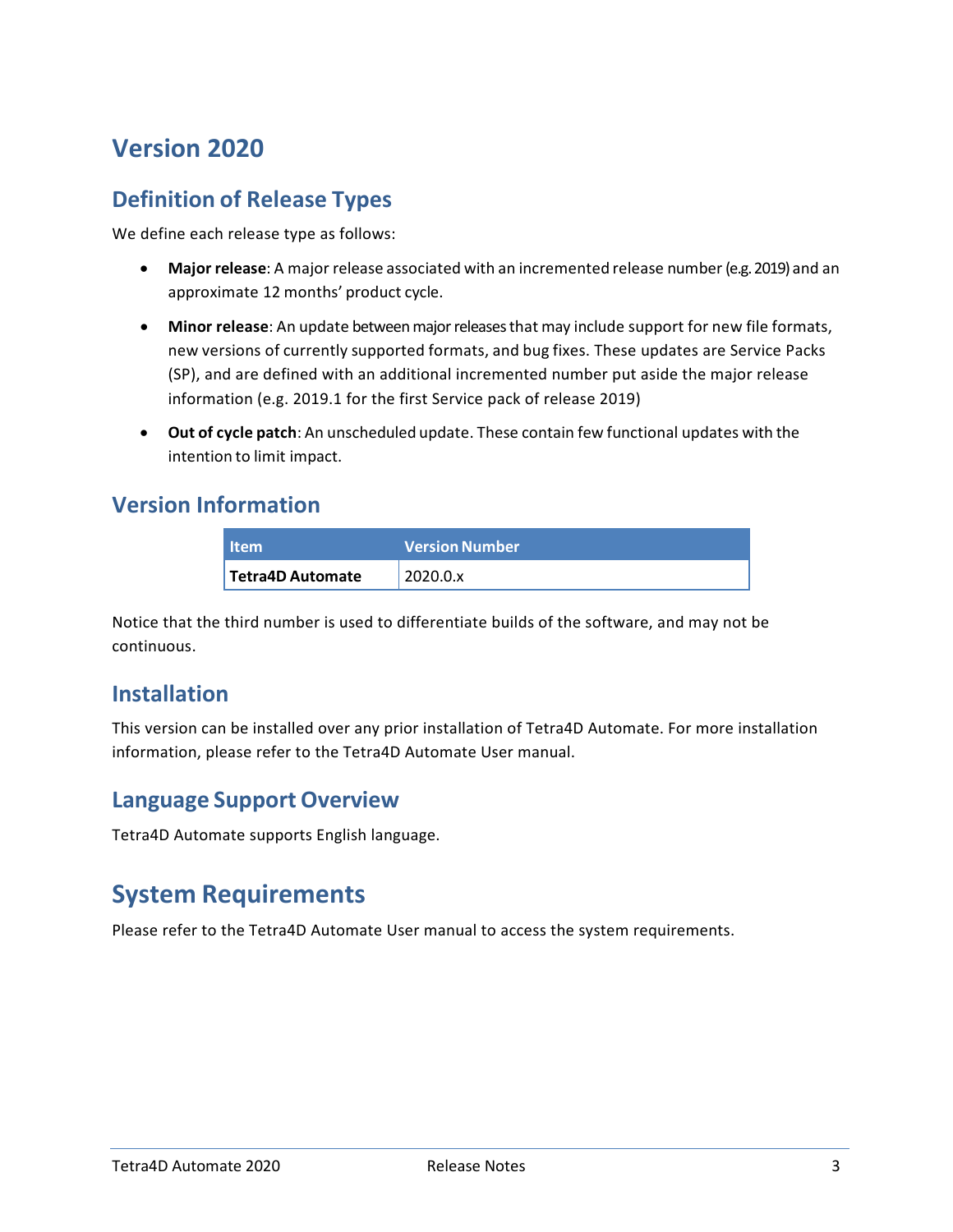## <span id="page-3-0"></span>**Format Support**

This release supports **reading** the following 3D file formats:

| <b>Format</b>                            | <b>Version</b>                    | <b>Extensions</b>                                 |
|------------------------------------------|-----------------------------------|---------------------------------------------------|
| <b>ACIS (SAT)</b>                        | Up to v29                         | SAT, SAB                                          |
| Autodesk AutoCAD (3D only)               | Up to v2019                       | DWG, DXF                                          |
| <b>Autodesk Inventor</b>                 | Up to 2020                        | IPT, IAM                                          |
| <b>CATIA V4</b>                          | Up to 4.2.5                       | MODEL, SESSION, DLV, EXP                          |
| <b>CATIA V5</b>                          | R4 to V5-6R2019 (R29)             | CATDrawing, CATPart, CATProduct,<br>CATShape, CGR |
| <b>CATIA V6</b>                          | 2011 to 2013                      | 3DXML                                             |
| I-deas                                   | Up to 13.x (NX 5), NX I-deas 6    | MF1, ARC, UNV, PKG                                |
| <b>IGES</b>                              | 5.1, 5.2, 5.3                     | IGS, IGES                                         |
| <b>Industry Foundation Classes (IFC)</b> | IFC2x Editions 2, 3 and 4         | IFC, IFCZIP                                       |
| JT                                       | Up to version 10.2                | JT.                                               |
| Parasolid (X_T)                          | Up to v32                         | X_B, X_T, XMT, XMT_TXT                            |
| <b>PRC</b>                               | <b>All Versions</b>               | <b>PRC</b>                                        |
| <b>PTC Creo</b>                          | Pro/Engineer 19.0 to Creo 6.0     | ASM, NEU, PRT, XAS, XPR                           |
| <b>PTC Pro/Engineer</b>                  | Up to Wildfire 5                  | ASM, NEU, PRT, XAS, XPR                           |
| <b>REVIT</b>                             | 2015 to 2020                      | RVT, RFA                                          |
| Rhino                                    | 4, 5, 6                           | 3DM                                               |
| <b>Siemens PLM Software NX</b>           | V11.0 to NX 12, and up to NX 1899 | PRT                                               |
| <b>Solid Edge</b>                        | V19 - 20, ST - ST10, 2020         | ASM, PAR, PWD, PSM                                |
| <b>SolidWorks</b>                        | <b>Up to 2020</b>                 | SLDASM, SLDPRT                                    |
| <b>STEP</b>                              | AP 203 E1/E2, AP 214, AP 242      | STP, STEP, STP.Z                                  |
| <b>Stereo Lithography (STL)</b>          | <b>All Versions</b>               | <b>STL</b>                                        |
| Universal 3D (U3D)                       | ECMA-363 (1st to 3rd editions)    | U3D                                               |
| <b>VDA-FS</b>                            | Version 1.0 and 2.0               | <b>VDA</b>                                        |
| <b>VRML</b>                              | V1.0 and V2.0                     | WRL, VRML                                         |

#### Remark:

Automate is delivered with one input format only. Any additional input format is accessible as an option.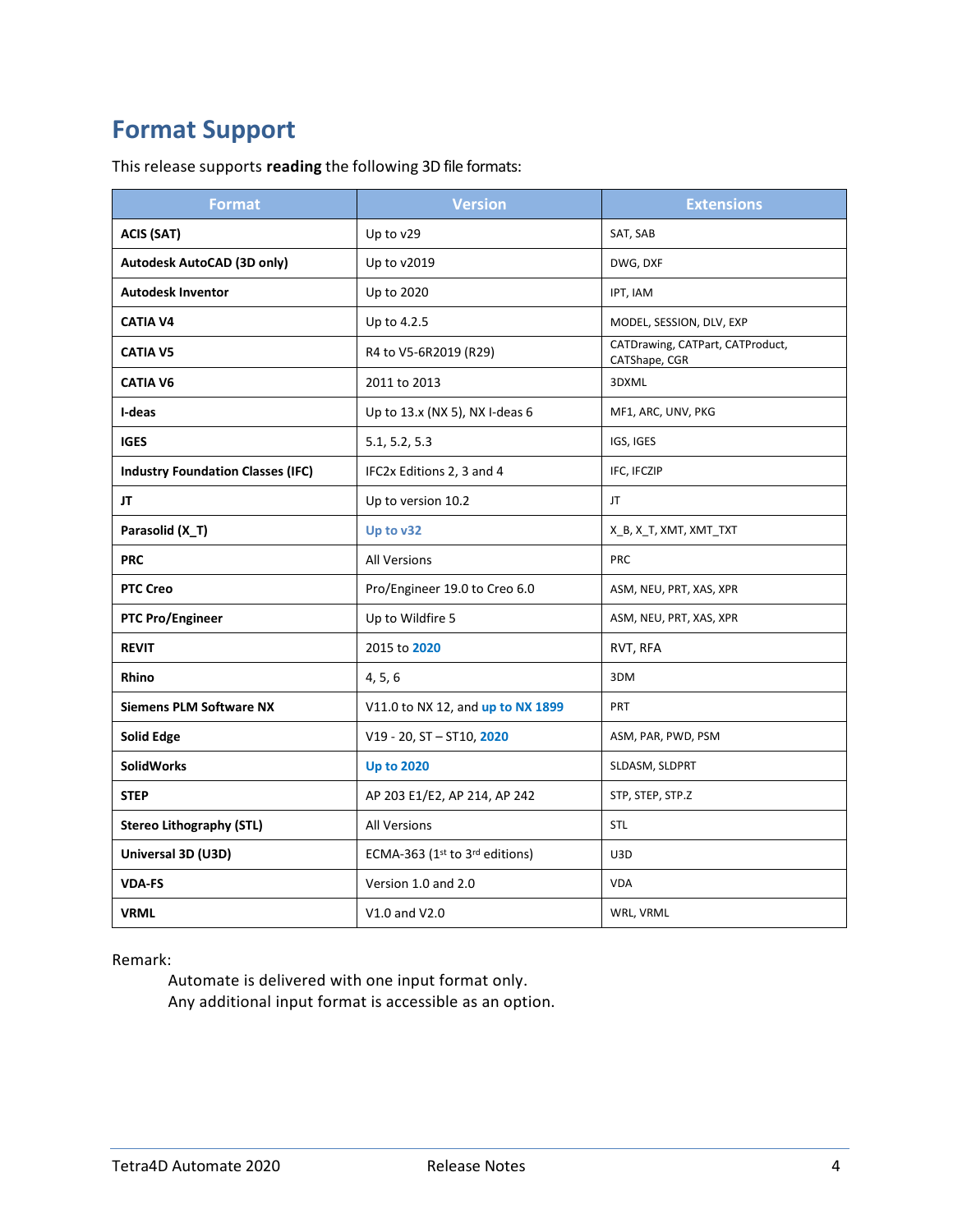This release supports **writing** the following 3D file formats:

| <b>Format</b>                   | <b>Extensions</b> |
|---------------------------------|-------------------|
| 3MF                             | 3MF               |
| 3D PDF                          | <b>PDF</b>        |
| Html                            | Html              |
| <b>IGES</b>                     | IGS, IGES         |
| JT                              | JT                |
| <b>Parasolid</b>                | $X_T$             |
| <b>STEP</b>                     | STP, STEP, STP.Z  |
| <b>Stereo Lithography (STL)</b> | <b>STL</b>        |
| Universal 3D (U3D)              | U3D               |
| <b>VRML</b>                     | WRL, VRML         |

Remark:

Automate is delivered with 3D PDF and Html output formats. Any additional output format is accessible as an option.